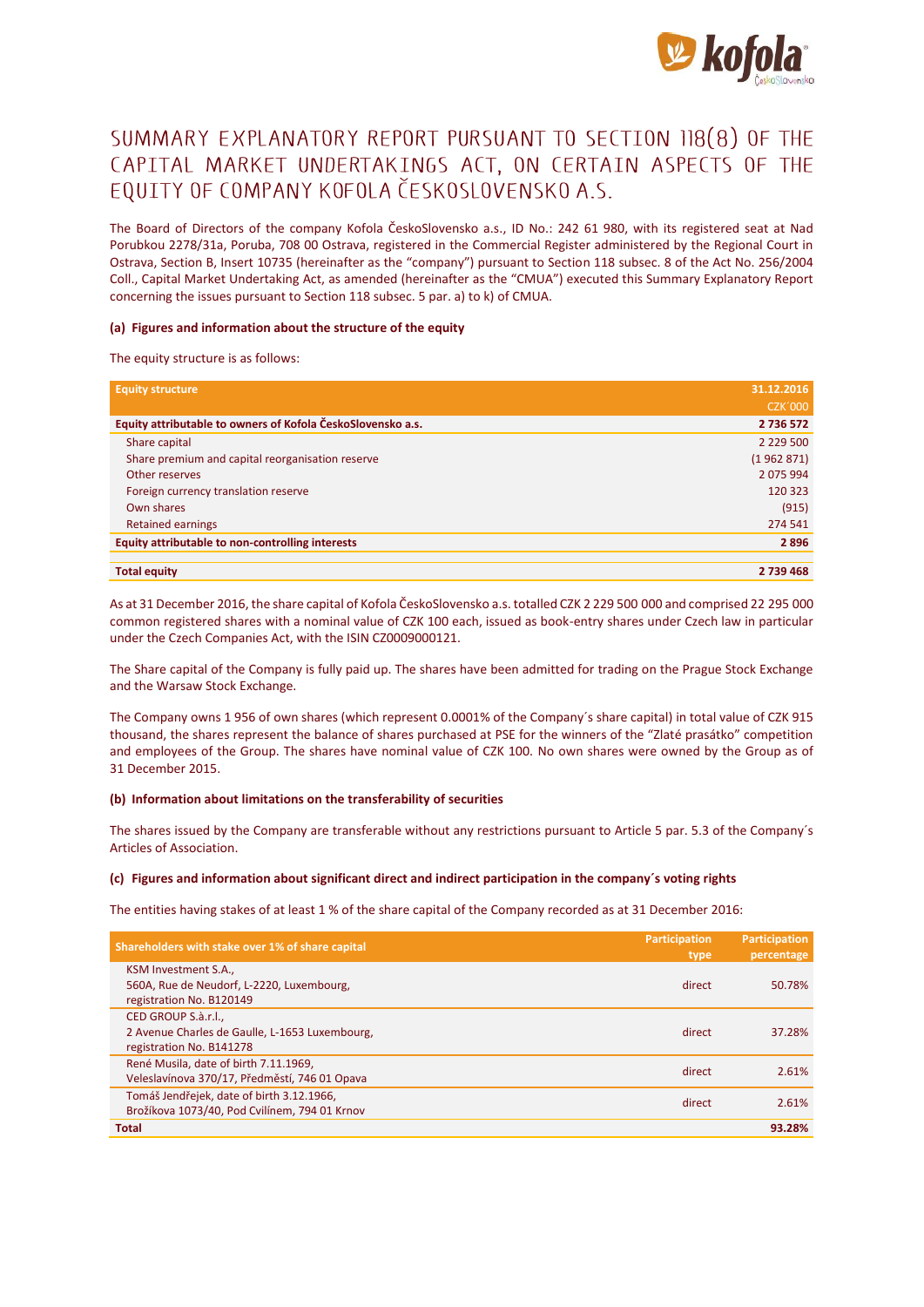

The above-mentioned entities dispose of the rights of the qualified shareholders arising from Section 365 and foll. of the Act No. 90/2012 Coll., Business Corporations Act, especially of the right to request convocation of the general meeting of the company for discussion of the items proposed by them, request inclusion of the item determined by them on the agenda of the general meeting, request the supervisory board to review the exercise of powers by the board of directors in the matter specified in the request as well as file a shareholder action on behalf of the company.

The structure of the significant direct participation in the voting rights of the Company as at 31 December 2016 is known to the Company only in the case of the controlling entities KSM Investment S.A., CED GROUP S.à.r.l. and Mr. René Musila and Mr. Tomáš Jendřejek and is described within the Report on relations between the controlling entity and the controlled entity and between the controlled entity and other entities controlled by the same controlling entity for the year 2016.

Until the end of the year 2016 and throughout the year 2017 until the cut-off data of the annual report the Company has not been informed about any change of participation in the voting rights.

Except for the above mentioned natural and legal persons, the Company is not aware of any other significant direct and indirect participation in the Company´s voting rights or of any Company´s shareholders whose participation in the Company´s voting rights amounts to at least 1%.

## **(d) Information about the owners of securities with special rights, including the description of such rights**

There are not any special rights attached to the securities issued by the Company.

#### **(e) Information about limitations on voting rights**

The voting rights attached to the Company´s shares may only be limited or excluded where stipulated by law. The Company is not aware of any restrictions on or exclusions of the voting rights attached to the shares issued by the Company.

# **(f) Information about agreements between the shareholders that may reduce the transferability of shares or the transferability of the voting rights, if known to the issuer**

The Company is not aware of any agreements between the shareholders of the company that may reduce the transferability of shares of the Company or of the voting rights attached to the shares of the Company.

## **(g) Information about special rules regulating election and recalling of members of the statutory body and changes to the Articles of Association of the issuer**

The statutory body of the Company is six-member Board of Directors. The members of the Board of Directors are elected and recalled pursuant to Article 15 par. 15.5 of the Article of Association of the Company by the Supervisory Board. The Supervisory Board has the quorum if majority of its members is present or otherwise takes part in a meeting. The Supervisory Board takes a decision by a majority of votes of present or otherwise participating members. In case of equality of votes the vote of a chairman of the Supervisory Board is decisive.

Approval by a majority of at least two thirds of the votes of the present shareholders at the general meeting is required to adopt a decision amending the articles of association of the Company. The general meeting has the quorum if the present shareholders hold shares the par value exceeds 50 % of the share capital of the Company.

Any special rules regulating election and recalling of the members of the Board of Directors of the Company and amendments and changes to the Articles of Association of the Company don´t apply.

## **(h) Information about special powers of the statutory body pursuant to the Business Corporations Act**

The members of the Board of Directors of the Company do not hold any special powers, especially the Board of Directors was not authorized to decide on increase in the share capital of the Company, on acquisition of its own shares by the Company or to any other similar decision. The Board of Directors takes decisions on all company matters unless they are reserved for the general meeting, supervisory board or other Company´s body.

# **(i) Information about significant agreements to which the issuer is a party and which will become effective, change or cease to exist in the event of a change of control of the issuer as a result of a take-over bid, and about the effects arising from such agreements, with the exception of agreements whose disclosure would cause harm to the issuer**

The Company has not entered into any significant agreement that will become effective, change or cease to exist in the event of a change of control of the Company as a result of a take-over bid.